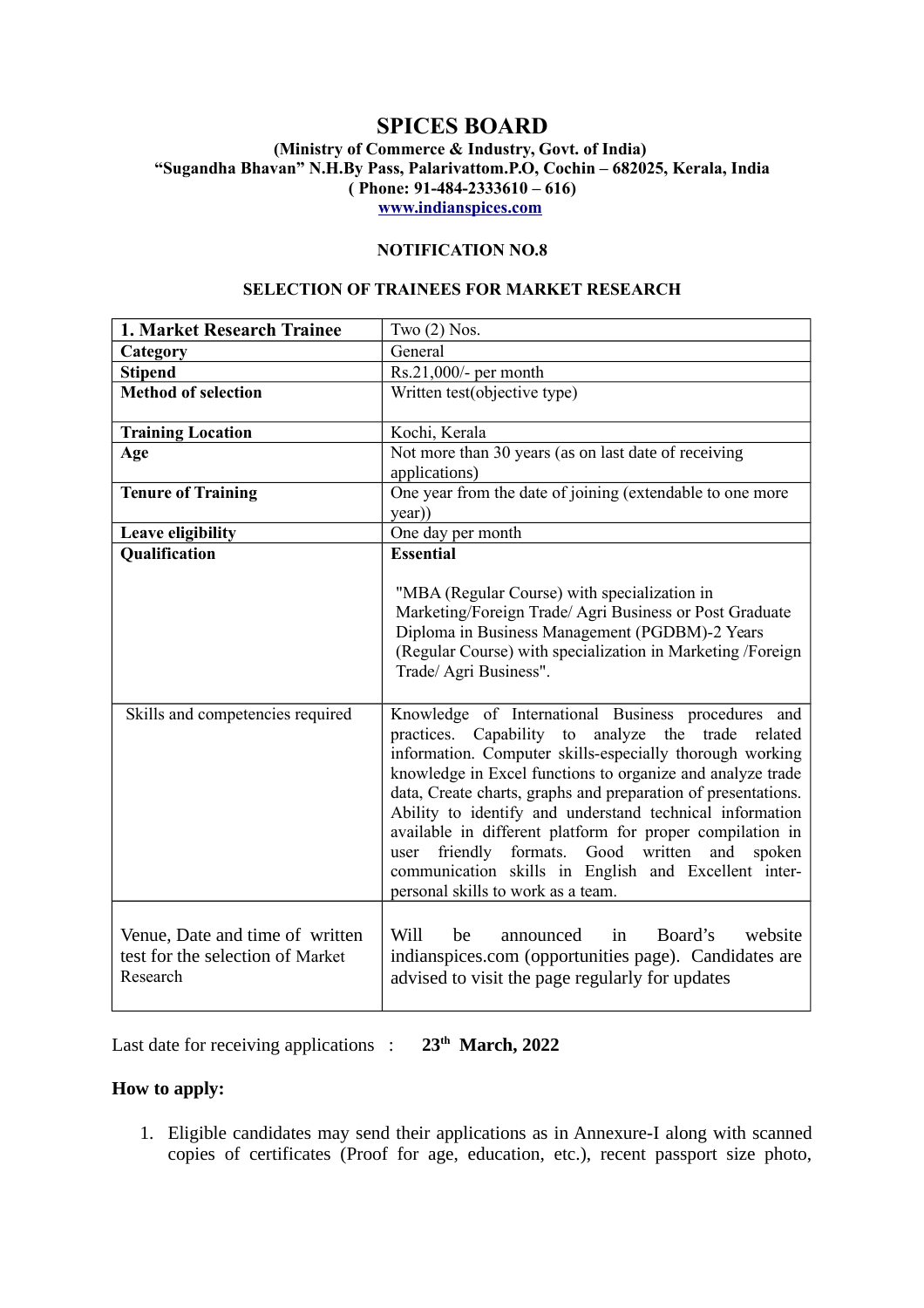resume and experience, if any) via email to [spices.recruitment@gmail.com](mailto:spices.recruitment@gmail.com) in advance, on or before the last date for receiving applications

- 2. The email should bear the subject titled as "Application for Market Research Trainee".
- 3. Applications, which are not received in the prescribed format i.e. as per Annexure-I of the notification along with the supporting documents will not be considered.
- 4. Candidates may send the application as a single PDF attachment in the following order (a)Annexure-I (b) Educational qualifications(in chronological order) (c) ID proof (d)Experience certificate(s), if any and (e) Resume.
- 5. If number of applications received is more. The applications will be shortlisted based on the criteria as decided by Spices Board.
- 6. List of short-listed candidates for written test will be published in Board's website. Original documents for eligibility criteria submitted should be available for verification at the time of written test, failing which the candidate will not be allowed to attend the test.
- 7. Candidates are advised to check opportunities/notices in Board's website www.indianspices.com for updates and not to rely on information from 3rd party websites.
- 8. The selection process will be as per the COVID-19 protocol as per the guidelines of Ministry of Health & Family Welfare, Govt. of India.

## **General Instructions:**

1. Applications should be submitted in the prescribed format along with supporting documents. Late applications will not be entertained.

2. Before applying, candidates should ensure that they fulfill the eligibility criteria for Market Research Trainee.

3. Candidates are advised to keep their e-mail ID and mobile number active for receiving communication from the Spices Board.

4. In case it is detected at any stage of selection process that a candidate does not fulfill the eligibility norms and/or that he/she has furnished any incorrect/false information or has suppressed any material fact(s), his/her candidature will stand canceled.

5. If any of these shortcomings is/are detected even after the selection, his/her services are liable to be terminated.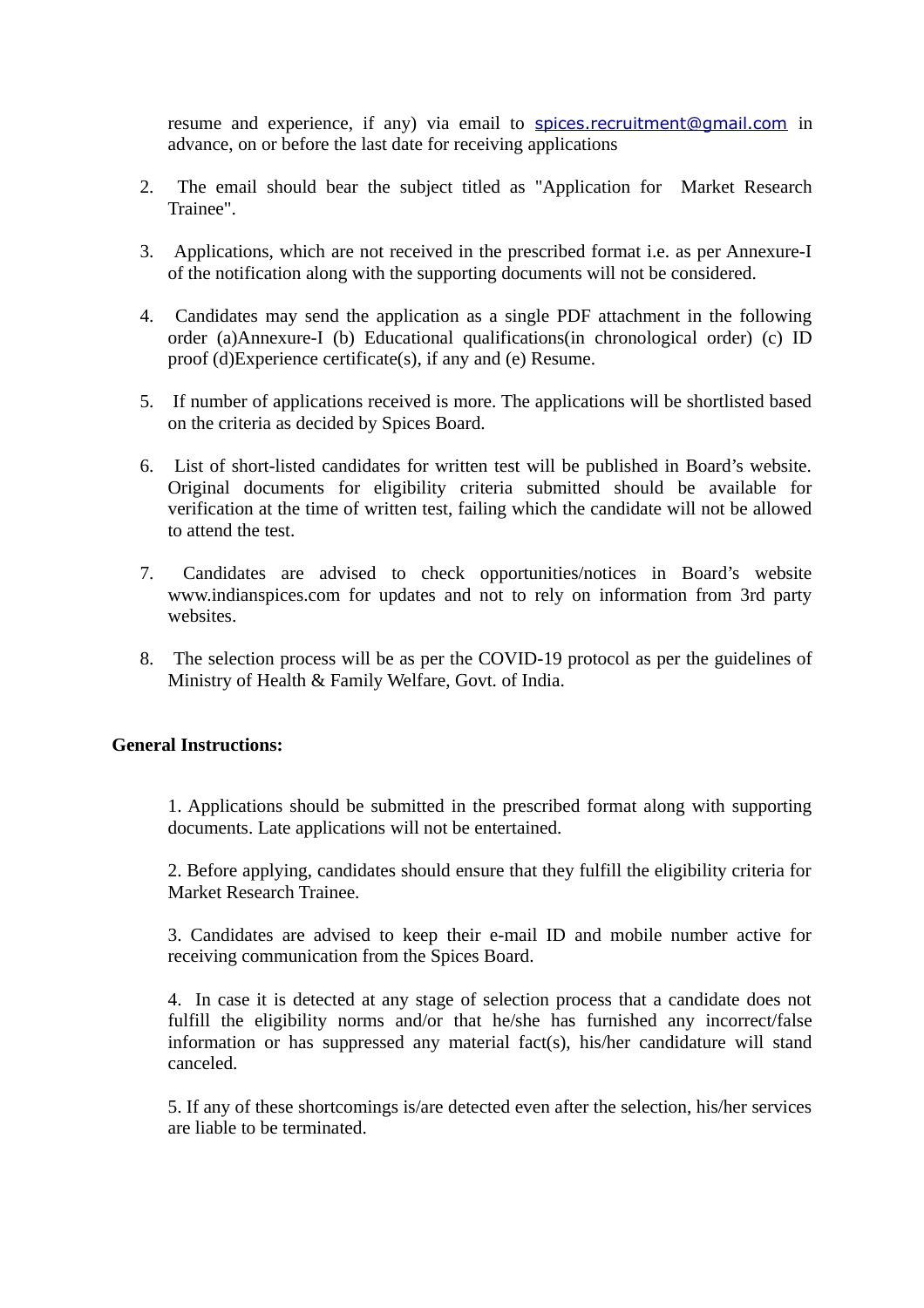6. Decision of Spices Board in all matters regarding eligibility, conduct of test, detailed test/interview and selection procedure would be final and binding on all candidates. No representation or correspondence will be entertained by the Board in this regard.

7. Any legal proceedings in respect of any matter of claim or dispute arising out of this vacancy notification and/or an application, tests, etc., in response thereto can be instituted only in Kochi and courts at Kochi only shall have sole and exclusive jurisdiction to try any cause/dispute.

8. Canvassing in any form will be a disqualification.

9. The eligibility of applicants with respect to age, Educational qualification, experience etc. will be determined as on the last date for receiving applications.

10. Information related to changes in date of submission of application (if any), date & time of test, etc. will be published in Board's website [www.indianspices.com.](http://www.indianspices.com/)

11. Spices Board reserves the right to modify/alter/restrict/enlarge/cancel the recruitment process, if need so arises, without issuing any further notice or assigning any reasons therefore. The decision of Spices Board will be final and no appeal will be entertained against this issue.

09<sup>th</sup> March, 2022

 DIRECTOR(ADMIN) Kochi-25 SPICES BOARD

…………………………

Hindi version follows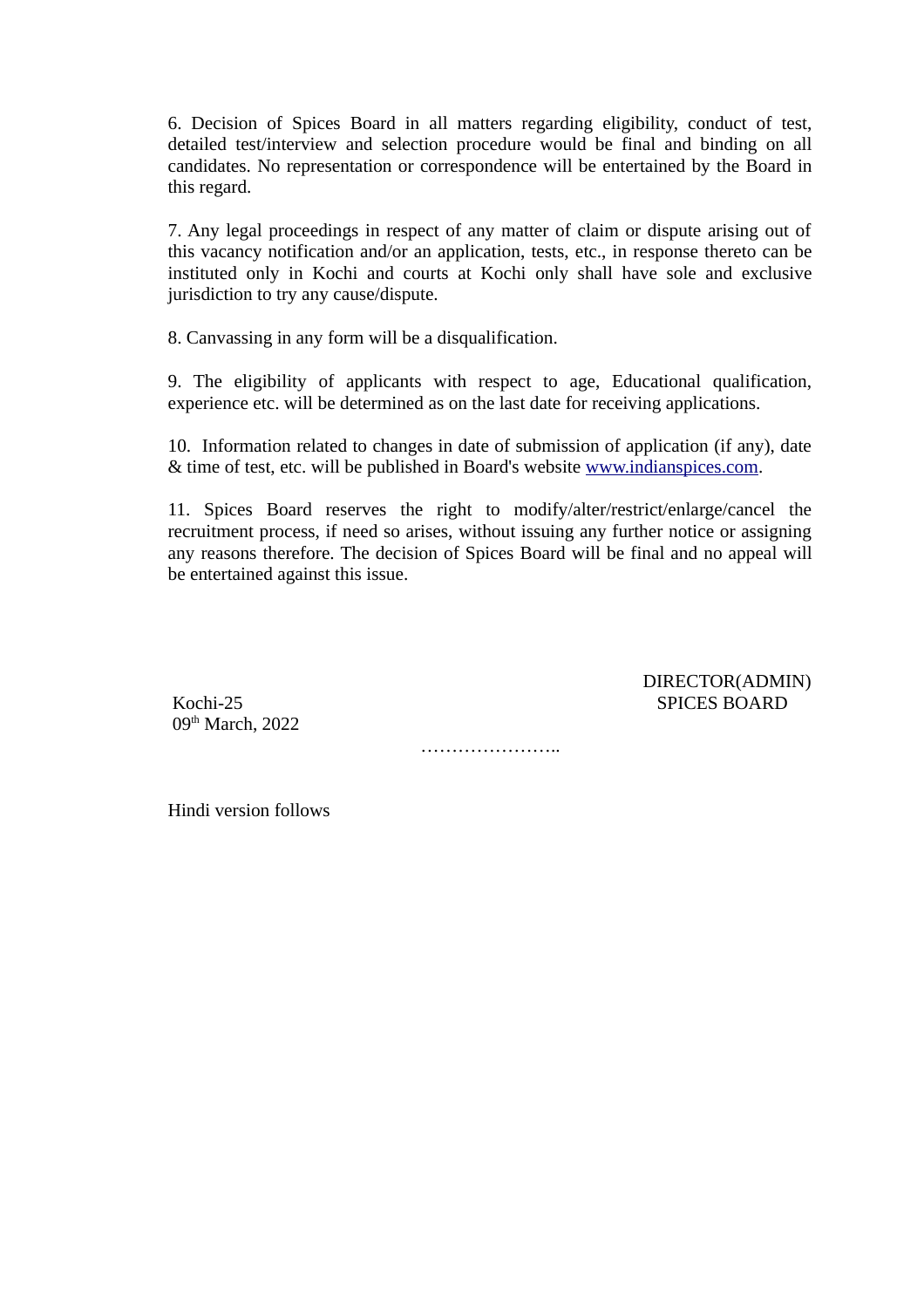## **Annexure-I**

# Application for the selection of Market Research Trainee

Affix Recent passport size Colour photograph

| 1.         | Name of the candidate (in Block letters):                                       |                      |                |                                    |                                             |
|------------|---------------------------------------------------------------------------------|----------------------|----------------|------------------------------------|---------------------------------------------|
| 2.         | Address for communication:                                                      |                      |                |                                    |                                             |
|            | <b>Contact No.:</b>                                                             |                      |                |                                    |                                             |
|            | Email ID:                                                                       |                      |                |                                    |                                             |
| 3.         | <b>Permanent Address:</b>                                                       |                      |                |                                    |                                             |
| 4.         | Identity proof submitted, with details:                                         |                      |                |                                    |                                             |
| 5.         | Eligibility criteria/documents submitted:                                       |                      |                |                                    |                                             |
| Sl.<br>No. | Eligibility criteria                                                            |                      | <b>Details</b> | Document<br>s attached<br>(Yes/No) | Verification<br>(Office<br>purpose<br>only) |
| i.         | a) Date of Birth                                                                | a)                   |                |                                    |                                             |
|            | b) Age (Not more than 30<br>years as on last date of<br>receiving applications) | b)  years<br>months. |                |                                    |                                             |